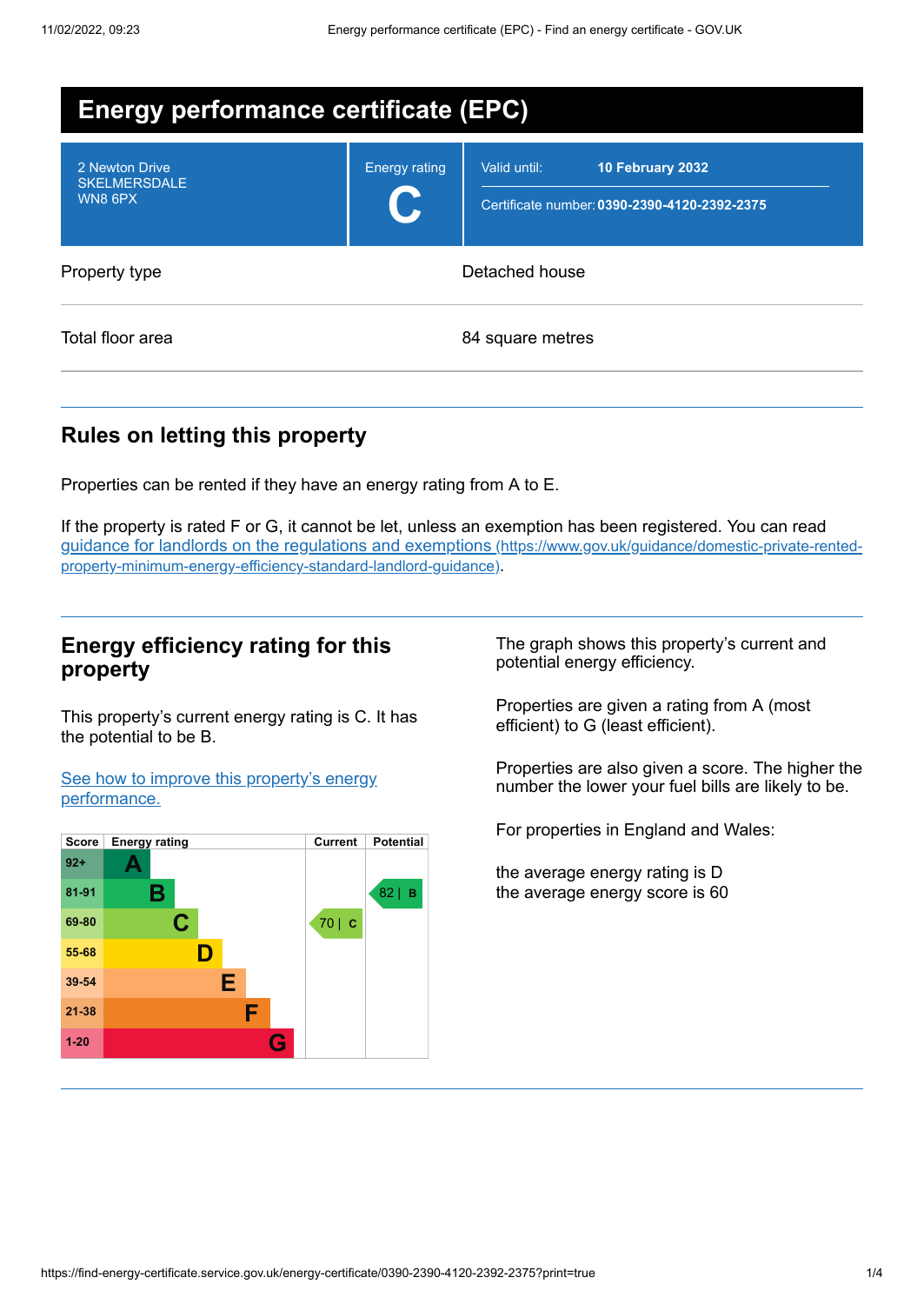# **Breakdown of property's energy performance**

This section shows the energy performance for features of this property. The assessment does not consider the condition of a feature and how well it is working.

Each feature is assessed as one of the following:

- very good (most efficient)
- good
- average
- poor
- very poor (least efficient)

When the description says "assumed", it means that the feature could not be inspected and an assumption has been made based on the property's age and type.

| <b>Feature</b>       | <b>Description</b>                          | Rating    |
|----------------------|---------------------------------------------|-----------|
| Wall                 | Cavity wall, filled cavity                  | Good      |
| Roof                 | Pitched, 250 mm loft insulation             | Good      |
| Window               | Fully double glazed                         | Average   |
| Main heating         | Boiler and radiators, mains gas             | Good      |
| Main heating control | Programmer, room thermostat and TRVs        | Good      |
| Hot water            | From main system                            | Good      |
| Lighting             | Low energy lighting in 88% of fixed outlets | Very good |
| Floor                | Solid, limited insulation (assumed)         | N/A       |
| Secondary heating    | Room heaters, electric                      | N/A       |

#### **Primary energy use**

The primary energy use for this property per year is 197 kilowatt hours per square metre (kWh/m2).

| <b>Environmental impact of this</b><br>property                                                        |                             | This property produces                                                                                                                                        | 2.9 tonnes of CO2 |
|--------------------------------------------------------------------------------------------------------|-----------------------------|---------------------------------------------------------------------------------------------------------------------------------------------------------------|-------------------|
| This property's current environmental impact<br>rating is C. It has the potential to be B.             |                             | This property's potential<br>production                                                                                                                       | 1.7 tonnes of CO2 |
| Properties are rated in a scale from A to G<br>based on how much carbon dioxide (CO2) they<br>produce. |                             | By making the recommended changes, you<br>could reduce this property's CO2 emissions by<br>1.2 tonnes per year. This will help to protect the<br>environment. |                   |
| Properties with an A rating produce less CO2                                                           |                             |                                                                                                                                                               |                   |
| than G rated properties.                                                                               |                             | Environmental impact ratings are based on<br>assumptions about average occupancy and                                                                          |                   |
| An average household<br>produces                                                                       | 6 tonnes of CO <sub>2</sub> | energy use. They may not reflect how energy is<br>consumed by the people living at the property.                                                              |                   |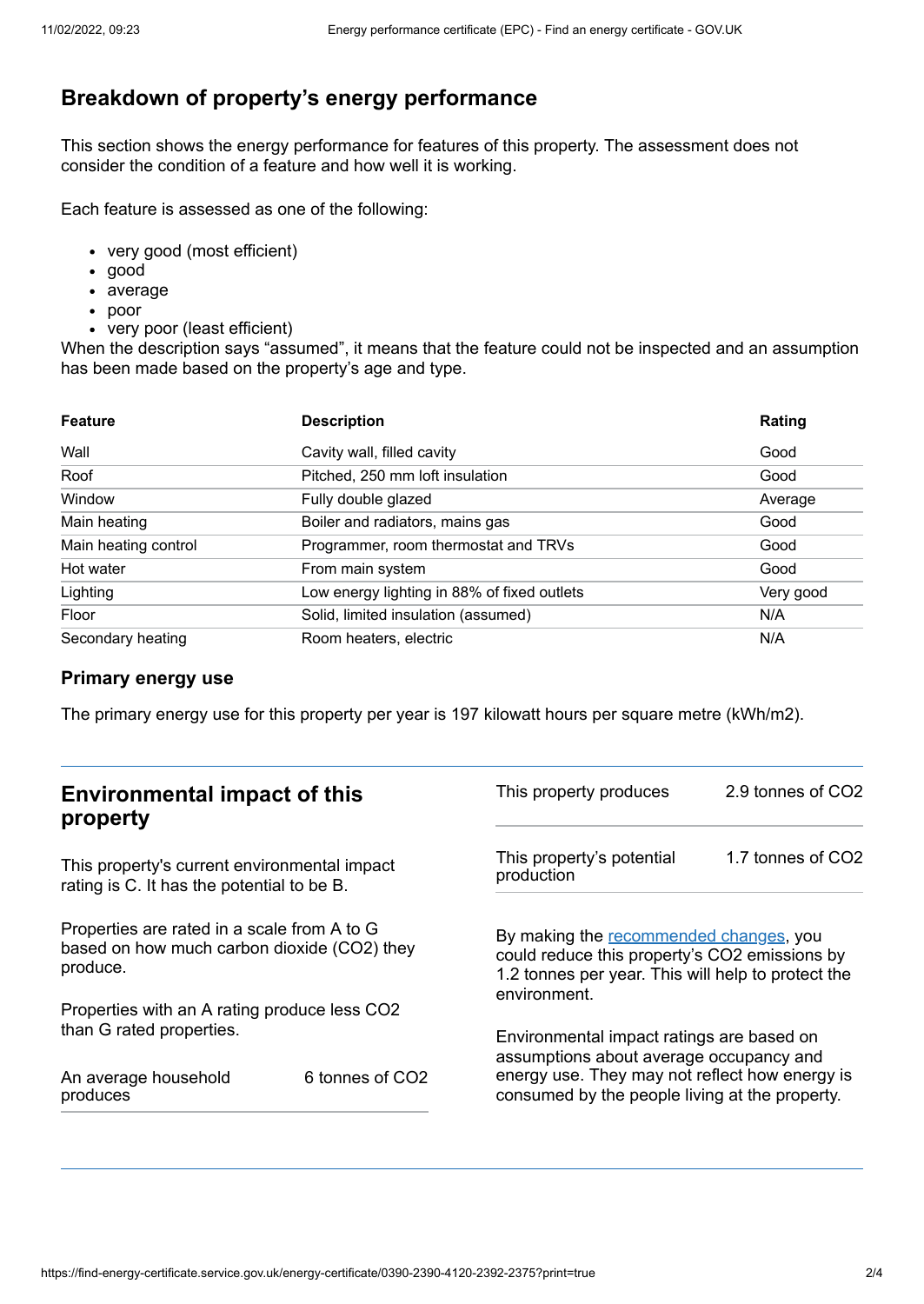# <span id="page-2-0"></span>**How to improve this property's energy performance**

Making any of the recommended changes will improve this property's energy efficiency.

If you make all of the recommended changes, this will improve the property's energy rating and score from C (70) to B (82).

| <b>Recommendation</b>             | <b>Typical installation cost</b> | <b>Typical yearly saving</b> |
|-----------------------------------|----------------------------------|------------------------------|
| 1. Floor insulation (solid floor) | £4.000 - £6.000                  | £29                          |
| 2. Solar water heating            | £4.000 - £6.000                  | £25                          |
| 3. Solar photovoltaic panels      | £3,500 - £5,500                  | £334                         |

#### **Paying for energy improvements**

Find energy grants and ways to save energy in your home. [\(https://www.gov.uk/improve-energy-efficiency\)](https://www.gov.uk/improve-energy-efficiency)

| <b>Estimated energy use and</b> |  |
|---------------------------------|--|
| potential savings               |  |

| Estimated yearly energy<br>cost for this property | £734 |
|---------------------------------------------------|------|
| Potential saving                                  | £54  |

The estimated cost shows how much the average household would spend in this property for heating, lighting and hot water. It is not based on how energy is used by the people living at the property.

The estimated saving is based on making all of the [recommendations](#page-2-0) in how to improve this property's energy performance.

For advice on how to reduce your energy bills visit Simple Energy Advice [\(https://www.simpleenergyadvice.org.uk/\)](https://www.simpleenergyadvice.org.uk/).

### **Heating use in this property**

Heating a property usually makes up the majority of energy costs.

#### **Estimated energy used to heat this property**

| Space heating | 7995 kWh per year |
|---------------|-------------------|
| Water heating | 1865 kWh per year |

#### **Potential energy savings by installing insulation**

The assessor did not find any opportunities to save energy by installing insulation in this property.

You might be able to receive Renewable Heat Incentive payments [\(https://www.gov.uk/domestic](https://www.gov.uk/domestic-renewable-heat-incentive)renewable-heat-incentive). This will help to reduce carbon emissions by replacing your existing heating system with one that generates renewable heat. The estimated energy required for space and water heating will form the basis of the payments.